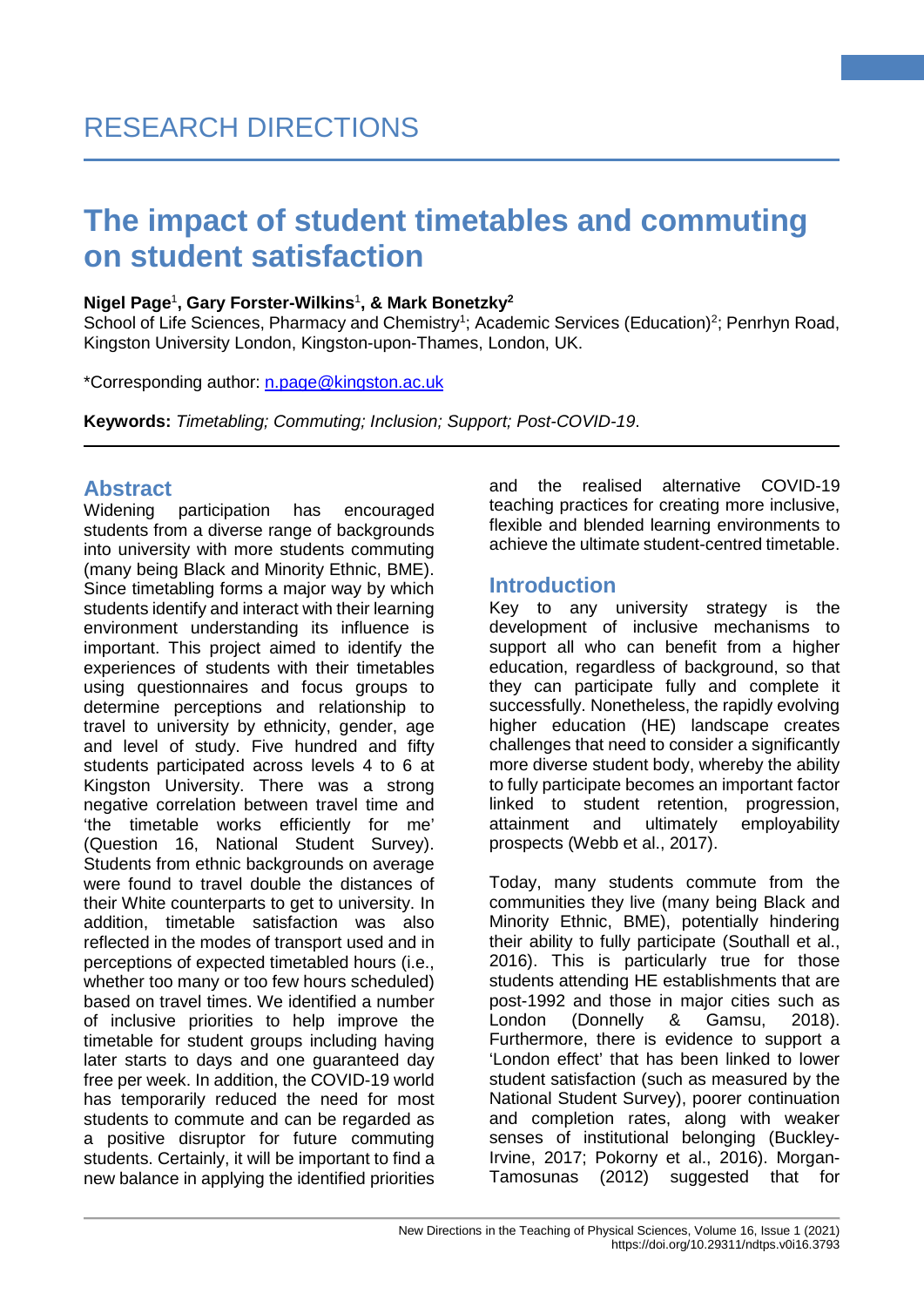universities in the capital it is the fact that many students live at home with longer travel times that impacts on their experience.

Certainly, within the STEM subject areas at Kingston University London, we have some of the highest numbers of commuting students (often over two thirds on some courses). Compounding this, is the requirement to deliver a greater number of timetabled activities such as practical sessions and workshops, which necessitates more complicated logistics in coordinating these activities. These factors can introduce numerous constraints in producing efficient and effective timetables along with creating perceived disparities in course delivery between different subject areas.

Since the timetable is a major way by which students identify and interact with their learning environment, both in time and space, this can be ultimately reflected in the student experience and levels of engagement (The Quality Assurance Agency for Higher Education, 2014; Thomas & Jones (2017). Therefore, ensuring an efficient timetable that is inclusive and student-centred is fundamental to any higher education strategy and especially for those with higher numbers of commuting students. In this project, we have aimed to gain a greater understanding of our students (from those of our School of Life Sciences, Pharmacy and Chemistry) by exploring their opinions on their timetables and commuting habits. Overall, our intention is to develop and implement more inclusive learning and teaching strategies that reflects our student needs better.

This paper is structured into a methods section, followed by a review of the results and then a discussion, which provides a detailed analysis of the results with the overall outcomes summarised.

# **Methods**

An ethically approved (Kingston University Centre for Higher Education Research and Practice Ethics Panel) survey was developed that included the fundamental research questions alongside demographic data (such as ethnicity, age and gender). Core questions were designed to ascertain information on student timetable satisfaction and

expectations, the barriers and enablers in timetabling and the impact of journey times and mode of transport. Distances and journey times were calculated using term-time postcode addresses and the Google mapping tools to calculate the straight-line distance to the central university campus postcode. The Google direction tool was used to confirm travel times against student stated travel modes. Open text boxes were also included in the questionnaire to collect additional qualitative responses. The cohort comprised undergraduate students at level 4 to 6, who were studying a range of different courses (including biological sciences, biochemistry, pharmacology, biomedical science, nutrition, forensic science, sports science, chemistry, and pharmaceutical science) within our School of Life Sciences, Pharmacy and Chemistry.

**2**

Surveys were anonymous and numerical data was entered, extracted and managed using Excel pivot tables, where the outputs were tabulated or displayed graphically. Parametric data was analysed by independent samples ttests for statistical significance and nonparametric data by chi square tests to identify differences in responses between groups. A significance level of  $p < 0.05$  was used in all tests.

To support the quantitative findings, a focus group was organised to generate qualitative data. A total of 12 participants from both BME<br>and White backgrounds participated. and White backgrounds participated. Respondents attended for a one-hour session. Participants were asked to respond to a list of pre-designed questions by writing their thoughts on post-it notes and placing them in the middle of the table. The questions were then reiterated and discussed as a group, with the main themes being recorded by a notetaker. At the end of the session, post-it notes were collected with the permission of the participants and used for later reflection along with the notes taken during the group discussion.

# **Results**

#### **Respondent Characteristics**

A total of 550 undergraduate students completed the survey from the School of Life Sciences, Pharmacy and Chemistry across levels 4 to 6. The response rate represented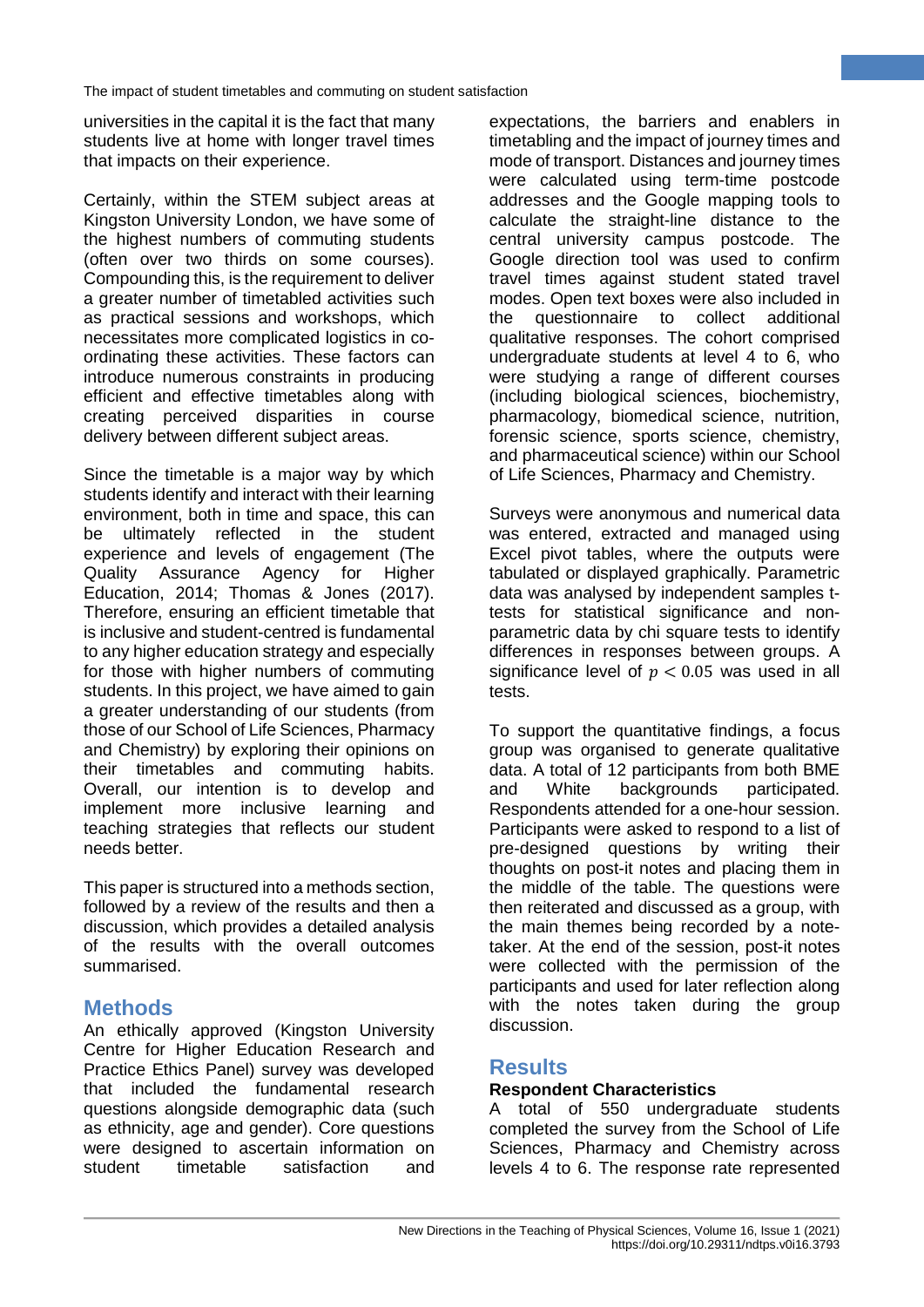around 37.1% of all eligible students being 30%, 39.5% and 45.5% of respondents from levels 4 to 6, respectively. Of the collected surveys, 11 were not analysed owing to the participants not declaring either their ethnicity or gender. The final data set consisted of 539 surveys. 65.5% ( $n = 353$ ) of these students came from BME backgrounds and 34.5% ( $n =$ 186) were recorded as being from White ethnic backgrounds. This was comparable to the ethnicity constitution of the general Kingston University population (BME 64.6% vs White 35.4%). Nonetheless, from this study and from comparison with existing ethnicity data, distinct and consistent ethnic profiles were found on each of our different courses. The percentages of BME students on the different courses from this study varied: biochemistry (60%), biological science (51.5%), biomedical science (84.5%), forensic science (46.5%), chemistry (57%), nutrition (46.4%), pharmaceutical science (73.3%), pharmacology (84%) and sports science (44.4%). Our two largest courses, biomedical science and pharmaceutical science with 758 registered students between them had the highest percentage of BME students. Across all respondents, BME males (23.1%) were more prevalent than White males (15.1%) but overall, female BME students were the most common group (42.3%) with White females (19.6%). Compared with the expected gender demographic breakdown for the School as a whole, the study included a slightly higher representation of males (38.6% vs 33.7%, respectively) and for females a lower-thanexpected value (61.4% vs 66.1%, respectively). Most student respondents were aged 18 to 21 (68.9%) with a lower percentage of those over 21 (31.1%). The proportion of younger and older students who participated was similar to that expected for the School (age 18 to 21, 68.9% vs 70.2% over 21). Based on journey times to university 52.8% of students indicated journey times of 30 minutes or less, with 47.1% indicating journey times of more than 30 minutes.

### **Timetable satisfaction and expectations**

Participants were asked to think about the statement 'the timetable works efficiently for me', which also corresponds to question 16 of the National Student Survey and to indicate their response based on a Likert scale from 'definitely agree' to 'definitely disagree'. Overall, there was a greater percentage of White students who selected 'definitely or mostly agree' (68.5%) compared to BME students (62.1%), however, this was not statistically significant  $(x^2, 3.1, df = 2, p =$ 0.20). We also reviewed the effect of gender  $(y^2, 0.35, df = 2, p = 0.83)$  and the effect of age between 18 to 21 and over  $(\chi^2, 0.29, df =$  $2. p = 0.86$ ). No demographic factors were found to be significant in determining general timetable satisfaction. However, there was a significant difference in timetable satisfaction between levels, where level 4 students appeared the most satisfied (71.5%) and level 5 (57.8%) and 6 (58.7%) much lower  $(\chi^2, 9.36, df = 2, p = 0.009)$ .

**3**

Respondents were asked to consider in a typical week how many timetabled hours they had on their course and to compare this to their expectations (from 'far too much' to 'far too little'). Overall males, BME and White estimated 13.54 hours  $(SD +4.8$  hrs) and 13.57 hours (SD  $\pm$ 4.3 hrs), respectively. For females, BME and White estimated 12.7 hours (SD  $\pm$ 5.0 hrs) and 12.9 hours (SD  $\pm$ 4.5 hrs), respectively. There was an indication, males perceived their timetable as containing slightly more hours than females but this difference in reality was small at 0.75 hours; and not significant using one-way analysis of variance (ANOVA) (F-statistic value=  $0.88, p = 0.44$ ) for both ethnicity and gender. An analysis of the impact of age showed 18 to 21 olds perceived they had on average  $12.81$  (SD  $+4.53$ ) timetabled contact hours and for those over 21 old, 13.81 (SD  $\pm$ 5.1) hours. This difference was significant when using a t-test for two independent means ( $p = 0.045$ ).

In terms of timetabled hours meeting expectations, 69.3% BME students said they did match 'as expected' compared to 76.4% White students, which was not a significant difference. Around a fifth of both BME and White students similarly stated the number of contact hours were 'too little' (lower than expected), 19.9% and 20.2%, respectively. This difference was independent of ethnicity, gender and level of study. However, when dissecting for journey times, there was a significant difference, 23.8% of students with journey times between 0 to 30 minutes indicating lower than expected timetabled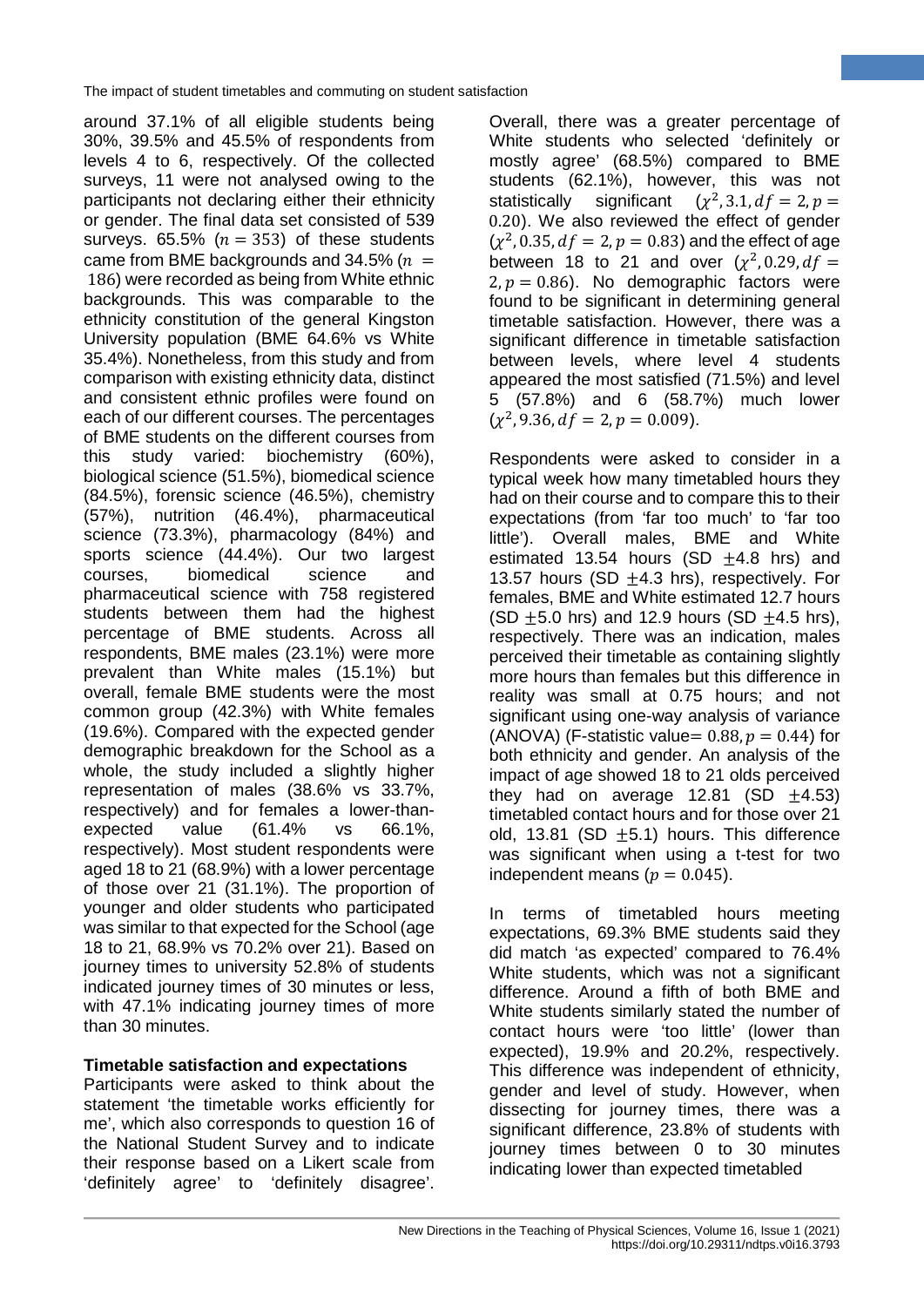

**Figure 1** (Left) Graphical box and whisker plot and (right) mapped comparisons of student travel distances to Kingston University by ethnicity (Map data ©2020 Google).

hours compared to 15.3% of students with journey times over 30 minutes  $(\chi^2, 61.5, df =$  $4, p = 0.0$ ). Students were less likely to state their timetabled hours were 'too much' (more than expected). However, from those students, who were more likely to state this, these were BME students (10.8%) compared to White (3.4%) students. This result was statistically significant for ethnicity  $(\chi^2, 8.68, df = 2, p =$ 0.013) but was found to be independent of gender and age. Further analysis linking journey times to 'too much' hours demonstrated a significant difference for students with journey times over 90 minutes (20.2% indicating too much) compared to those with journeys under 30 minutes (5.9% indicating too much)  $(\chi^2, 18.4, df = 2, p =$ 0.0001). The group of students (scoring 79.6%,  $n = 117$ ) who were most satisfied with having an expected number of timetabled hours were those with journey times between 30 to 90 minutes.

Following on, we asked students to report on the proportion of timetabled hours they had attended (from 0-25%, 25-50%, 50-75% to 75-100%). Students from both BME and White groups, 85% and 86.6% respectively, reported attending 75-100% of their timetabled hours. There was no statistical difference found between the self-reporting BME and White students  $(y^2, 0.098, df = 3, p = 0.99)$ . Selfreporting was equitable between BME males and females (both 85.5% and 84.8%

respectively), however, there were significant differences between White males and females (68.4% and 93.3% respectively indicating 75-100% attendance)  $(\chi^2, 14.84, df = 3, p =$ 0.00059). A greater number of White males (26.3%) instead claimed to be attending only 50-75% of their timetabled activities vs 5.8% White female.

**4**

#### **Impact of journey times and mode of transport on timetable satisfaction**

To measure the impact of ethnicity, gender, and age on journey times and mode of transport, we collected data from the first part of each student's postcode to determine the district they lived using Google mapping tools to calculate approximate distances and journey times with those modes of transport stated by students.

The average distance travelled by students to get to university was found to be 6.18 miles. Separating the mean distances travelled between those of BME and White students demonstrated a significant difference  $(p =$ 0.0001) of 7.53 miles for BME students and 3.76 miles for White students (Figure 1). These distances were also reflected in the calculated mean travel times of 55.3 mins and 33.0 mins for BME and White students, respectively ( $p =$ 0.0001). While there were slight differences in the mean travel times between BME males and females (51.1 mins and 57.5 mins,  $p = 0.13$ , respectively,) and White males and females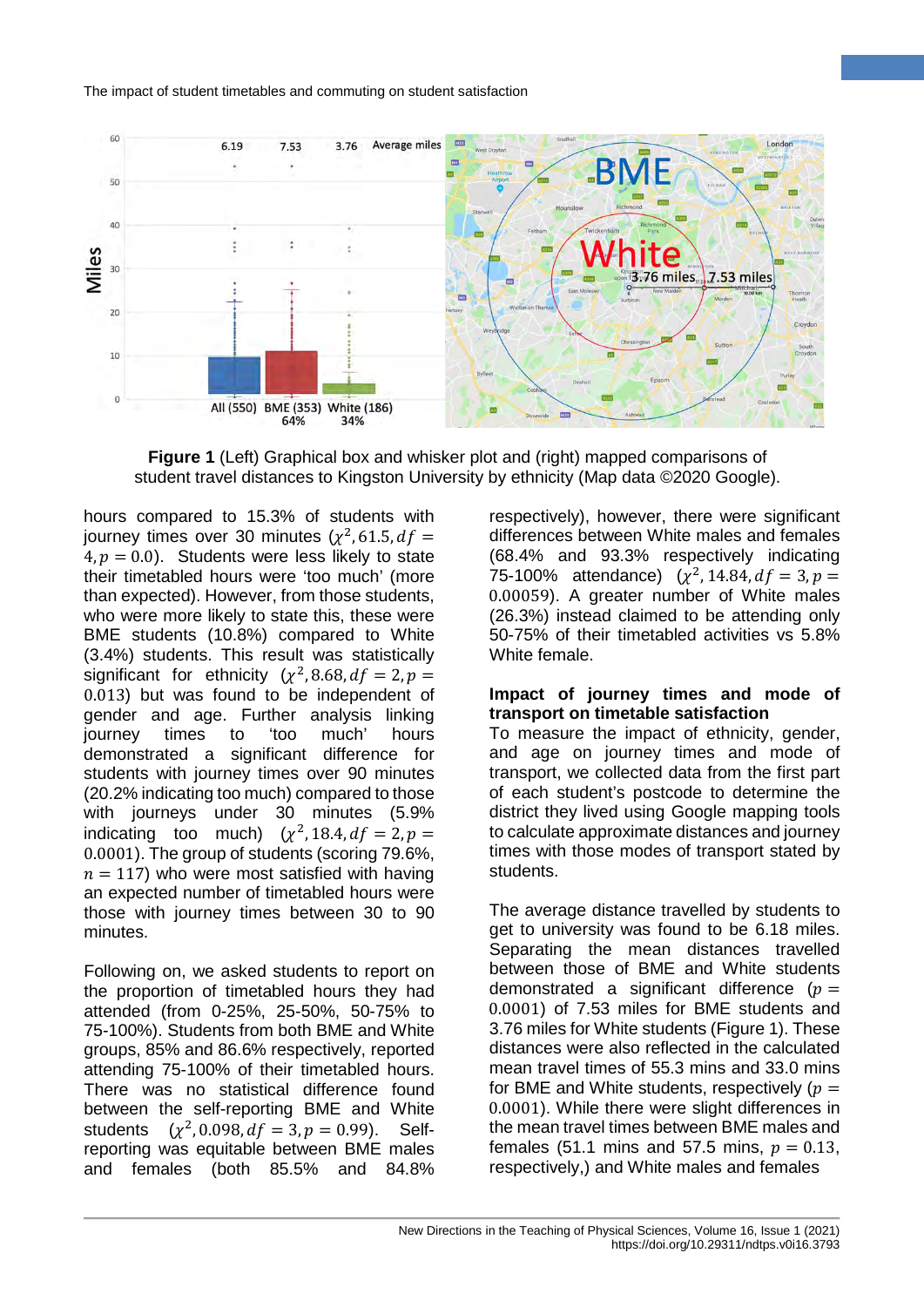

**5**

**Figure 2** Comparison of travel times to university by ethnicity and gender. Data labels represent percentage of students in each group.



**Figure 3** Comparison of travel times by ethnicity and study level. Data labels represent percentage of students in each group.



**Figure 4** Comparison of travel times to university by ethnicity and age groups. Data labels represent percentage of students in each group.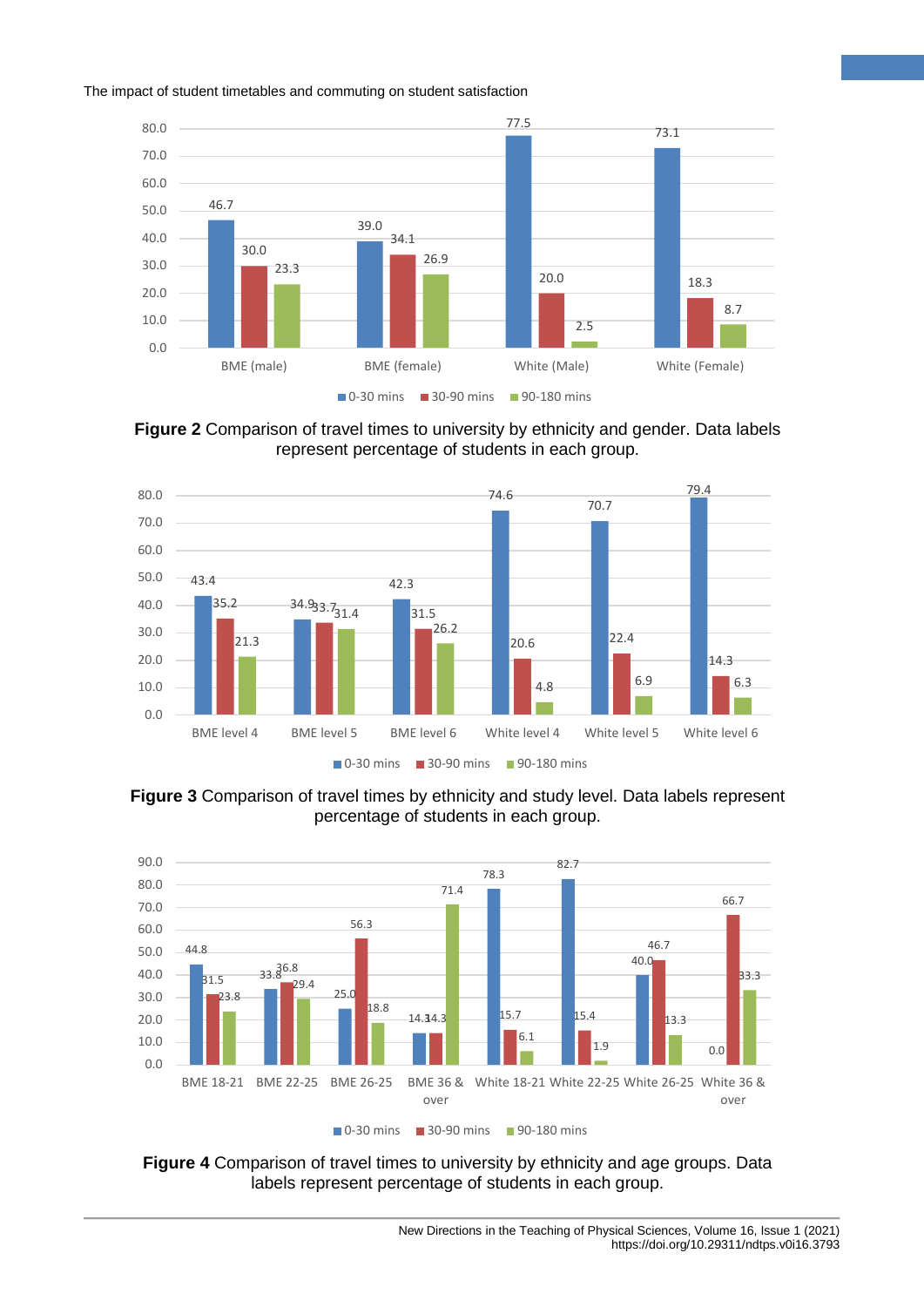

**Figure 5** Impact of travel time on 'the timetable works efficiently for me'. Data labels represent percentage of student satisfaction.

 $(33.4 \text{ mins} \text{ and } 32.7 \text{ mins}, p = 0.18,$ respectively), these were not significant.

To gauge the impact of ethnicity and gender on travel times to university, we plotted a comparison of the percentage of BME and White students (male and female) against travel times of 0-30, 30-90, and 90-180 minutes (Figure 2). This showed significant differences  $(y^2, 60.59, df = 6, p = 0.0)$  in travel times between BME and White students with the majority of White (male 77.5% and female 73.1%) students living within 0 to 30 minutes from the university compared to BME (male 46.7% and female 39%) students. No significant gender differences were found between BME males and females ( $p = 0.39$ ), and White males and females  $(p = 0.21)$ related to travel times.

To determine if travel patterns were related to choices made at different levels of study, we plotted the percentage of BME and White students studying at each level (4 to 6) against travel times (0-30, 30-90, and 90-180 minutes) (Figure 3). Again, this demonstrated significant differences  $(\chi^2, 64.97, df = 10, p = 0.0)$ between BME students and White students and also indicated that travel patterns of BME and White students, once established tended to differ very little between levels and ethnic groups. When we compared the ethnic differences (BME vs White) in travel time against student ages, we found these to be significant ( $\chi^2$ , 67.16,  $df = 6$ ,  $p = 0.0$ ) within the

age ranges 18 to 21, and 22 to 25 years old. Yet, for age groups, over the age of 25, we found there to be no significant difference  $(\chi^2, 11.0, df = 6, p = 0.088)$ , where both mature BME and White students tended to have longer travel times to university (Figure 4).

**6**

To establish if there was a correlation between 'the timetable works efficiently for me' (Q16 of the NSS) and student travel time to university, we plotted student satisfaction ('definitely or mostly agree' percentages) against travel times (Figure 5). This demonstrated a strong negative correlation between student timetable satisfaction and travel time, which was significant when comparing BME vs White students  $(x^2, 35.42, df = 2, p = 0.0001)$  but was not significant for gender  $(\chi^2, 3.55, df =$ 2,  $p = 0.169$  or student age  $(\chi^2, 1.83, df =$  $2, p = 0.40$ .

Travel times or distances also affected student's mode of transport to university. White students (72% White vs 33% BME) were more likely to walk, cycle or use the university bus whilst conversely BME students relied much more on public transport (67% BME vs 28% White) ( $\chi^2$ , 65.52,  $df = 1$ ,  $p = 0.0$ ). The modes of transport used by students in this study were ranked from walking (31%), train or tube (29.9%), bus public (17.4%), motorcycle or car (9.7%), university bus (9%) to cycling (2.9%). Students who used the university bus or walked had the greatest satisfaction rates for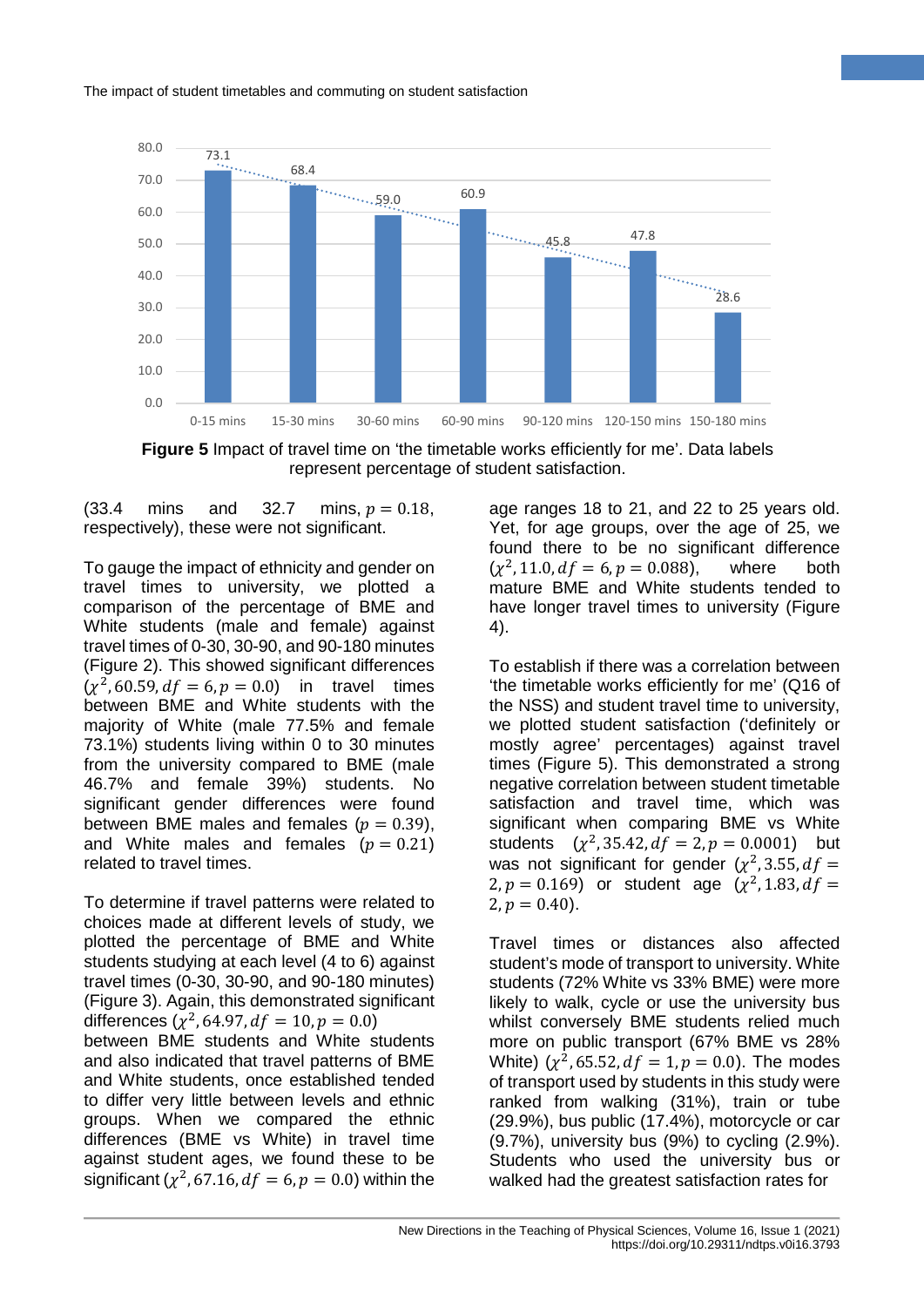



'the timetable works efficiently for me' being 77.6% and 70.4%, respectively. Students who travelled by public bus (satisfaction was 61.9%), motorcycle or car (58.5%) and particularly for those who travelled by train or tube was only 54.6%. The later three modes of transport, which made up 57% of our student study population were all associated with much poorer satisfaction scores for 'the timetable works efficiently for me'  $(\chi^2, 21.32, df = 10, p =$ 0.017).

#### **Student barriers and enablers to the timetable**

**7**

Participants were asked to select from a list of 26 potential barriers those that prevented them from attending their timetabled sessions and to prioritise their top three. From this, we produced a top 10 of the priority barriers, producing a list for both BME and White student groups (Figure 6). Eight of the top ten barriers were common to both BME and White students, where early starts to sessions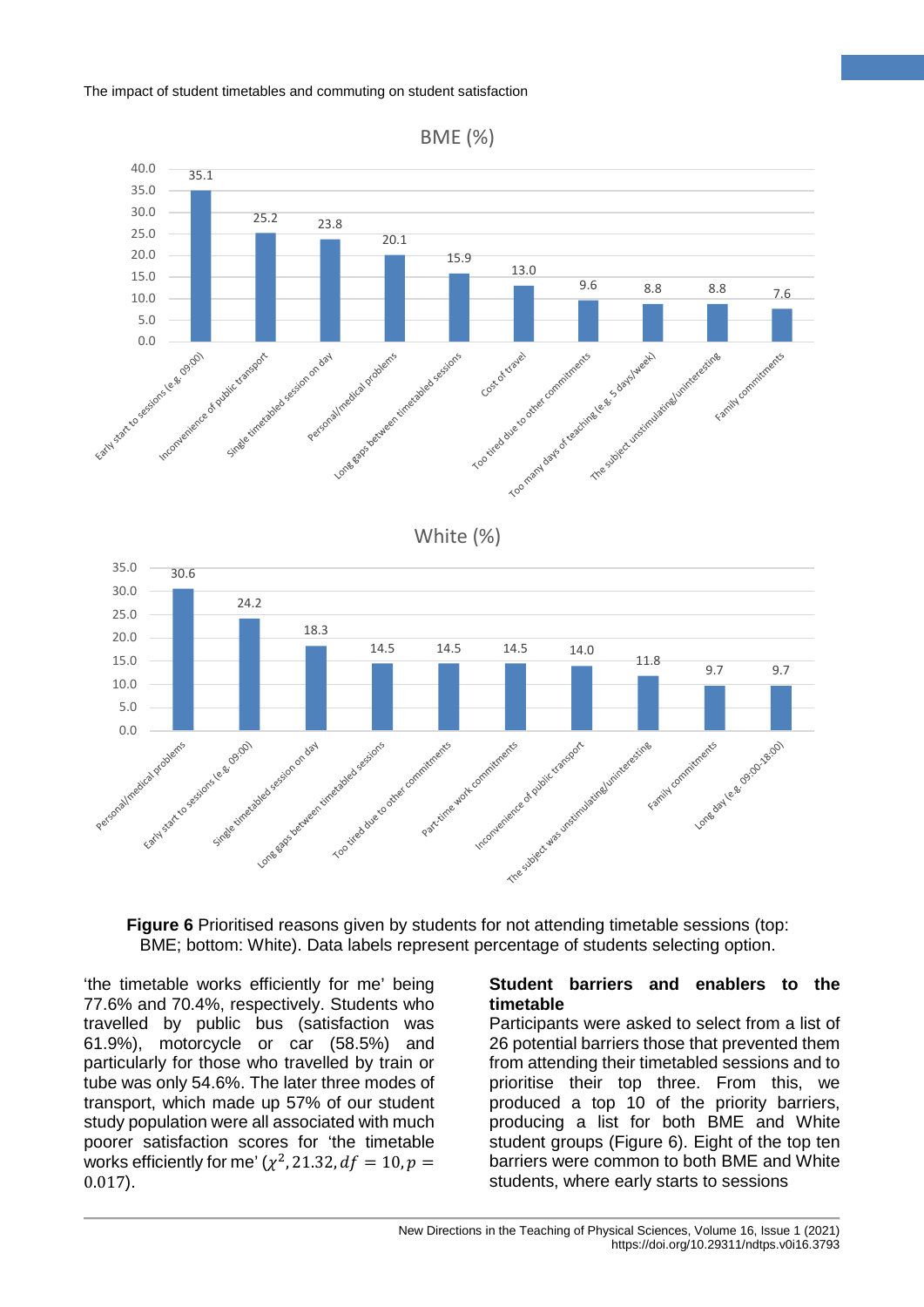





**Figure 7** Prioritised reasons given by students for improving the timetable (top: BME; bottom: White). Data labels represent percentage of students selecting option.

(e.g., 09.00) and single timetabled sessions on a day were in the top three for both groups. For BME students, the impact, inconvenience and cost of public transport were greater priorities than those for White students. Personal and medical reasons and having long gaps between timetabled sessions were all in the top five for both groups (Figure 6).

When asked, to elaborate on the barriers faced, some of the typical statements made by students in the focus group were recorded.

*"There was no commute when at school, there is now, and it can be stressful"*

*"The commute takes so long, that's a big thing it's hard to schedule too" "Commuting if you live at home, 2 hours or more is hard"*

**8**

*"Commutes much longer, can have just one lecture opposed to a routine 6 hours a day at school. Can seem pointless coming in for such a short amount of time"*

*"With school you know what you're getting, there is a routine. You get more out of a school day and more contact hours with staff. The commute is much longer than school"*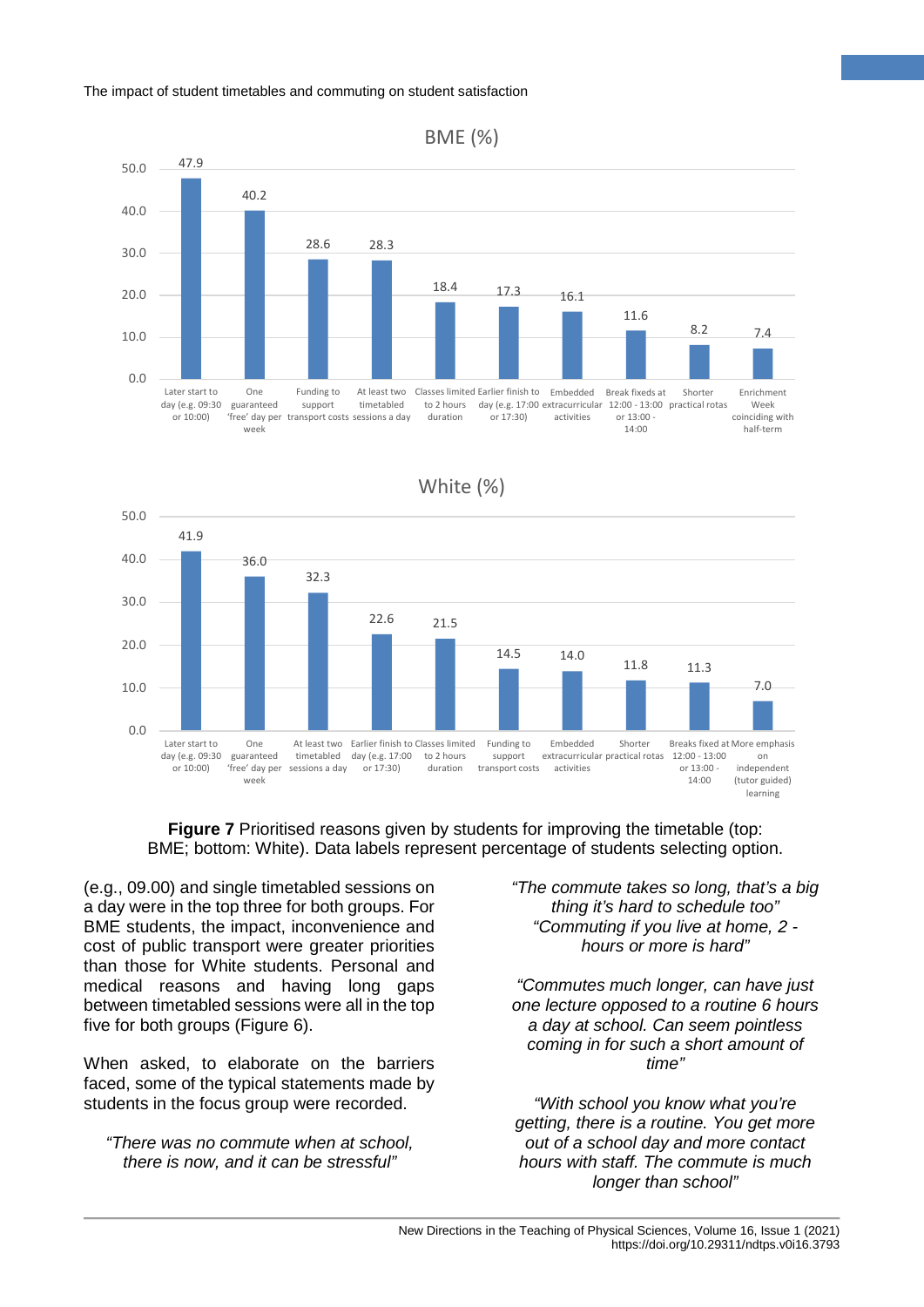*"It's not that I thought a commute would work, I came through clearing and couldn't get a place in halls"*

*"Plus 1 ½ half hour travel to and from university so 3 hours extra wasted in the day. Results in when you get home you are tired, and you struggle to work"* 

*"There is nowhere for us to go between gaps in lectures and we just spend our time wandering around"* 

#### *"It cost me £25 to travel peak time for a one-hour lecture"*

To counter the barriers faced, we asked students to consider and prioritise from a list of 14, the actions that could be taken to improve their timetables (Figure 7). The individual enablers ranked between BME and White students were very similar, where the top two priorities for both groups were 'later starts to the university day (e.g., 09.30 or 10.00)' and 'one guaranteed free day per week'. Students also wanted to 'ensure there was at least two timetabled sessions in a day' and have 'classes limited to 2 hours duration'. In addition, for BME students funding to support transport costs was a priority.

# **Discussion**

There can often be assumptions that the UK university experience is characterised by young people moving a long way from home for the first time (Donnelly & Gamso, 2018). Nonetheless, although this tends to be true of the older research-intensive establishments, many post-1992 universities and increasingly those in London have more regionally localised student populations that often do not move out of home and therefore commute (Donnelly & Gamso, 2018). For students in these institutions, perceptions of their timetable and the impact of their commute can make big differences on their overall learning experience and the outcomes of student surveys (such as the National Student Survey). These perceptions are further underscored by enormous differences between ethnic and social groups, where students from ethnic backgrounds and lower socio-economic groups are more likely to live at home and attend post-1992 universities (Donnelly, 2018). Therefore, the impact of the timetable working efficiently or not becomes important especially for a London post-92 institution with a large ethnic community.

**9**

For this study, we were able to survey a significant portion of our school's student population, which has a high number of BME and also those of mature students. Overall, agreement to 'the timetable works efficiently for me' (Q16 NSS) from this survey was 64.2% with no significant differences found for ethnicity, gender or age. Nonetheless, there were significant differences between student opinions at level 4 compared to those at level 5 and 6 with much higher satisfaction rates at level 4. We do not have a comparator for level 4 (as our university does not conduct a general survey at this level), but at level 5, our university survey has produced similarly poorer satisfaction rates for 'the timetable working efficiently for me' (52.2%, 2018; 56.4%, 2019; and 42.6%, 2020). In fact, it has been consistently the most poorly answered question in the survey in terms of student satisfaction. It is likely that many level 4 students will be experiencing a timetable with fewer timetabled hours and less routine than they had at school or college (Parker et al., 2017). This extra freedom may be viewed as positive by many transitioning students along with the fact that many will be living in student halls of residence in reasonable proximity to campus. In addition, the halls of residence are directly linked to campus by a dedicate university bus service. Students who used the university bus had the greatest positive satisfaction rates for 'the timetable works efficiently for me' (77.6%), where 82% of the respondents using this bus service were level 4 students. The ability for students in halls of residence to meet and travel together likely adds a more collegial feel to sharing their scheduling experience.

Our results, at level 5 and 6, demonstrate we still have some way to go to achieving a student-centred timetable. Some of the challenges in achieving this are highlighted in the disparate living and travel arrangements of our diverse student body. It is clear, there is not a uniform playing field particularly between different ethnic groups and ages. Students from ethnic backgrounds on average travelled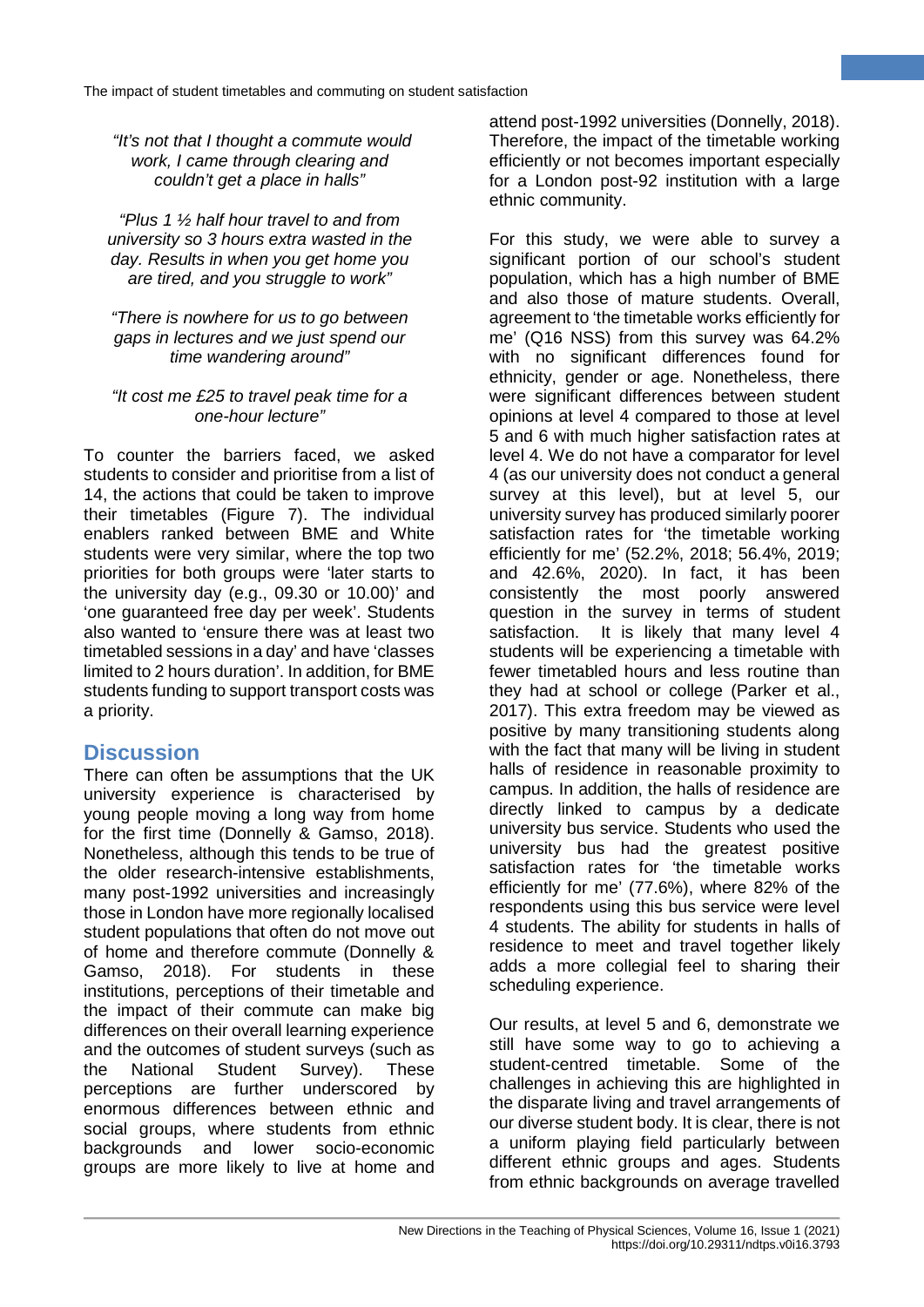double the distance of their White counterparts to get to university. Correspondingly, this was mirrored by longer travel times, which also impacted the modes of transport used. The majority of White (male 77.5% and female 73.1%) students lived within 0 to 30 minutes from the university compared to BME (male 46.7% and female 39%) students. Longer journey times were also found for mature students including those who are White. The overlap in some BME and mature student characteristics has been previously reported by research for the Department of Business, Innovation and Skills (Artess et al., 2014).

Our own preliminary evidence (not presented here in granular detail) also indicates that even within the BME group, there are acute differences, showing that Pakistani, Bangladeshi, Black Caribbean and Arab students are more effected by longer travel times than Chinese and White mixed-race students, who tended to have shorter travel times to university. This is set against a backdrop of very distinct year on year ethnic profiles for individual courses, which adds further complexities for course teams in considering course specific timetables. Furthermore, we provide evidence of distinct and established travel patterns for both BME and White students across each of the levels of study. This implies that once commuting arrangements have been established, they appear to remain quite static, that is BME students do not move nearer to the university in subsequent years of study to avoid commuting. These differentials between BME, mature and White students are likely to affect overall engagement, learning experiences and social life (Morris, 2018), especially if many BME and mature students have to schedule on average around an additional two hours each day on return travel to university. Our separate analysis of Kingston University demographic admissions data supports the notion that the vast majority of our BME students are likely to be short, medium, and long-distance commuters, while many of our White students are likely to be medium distance movers (Donnelly & Gamsu, 2018).

Longer distances and travel times are not those than can be simply walked or taken by the university bus service, and therefore these journeys tend to rely more on public transport.

Furthermore, especially for journeys across large cities such as London, longer travel journeys (even over relatively short distances) are often more complex in their nature and can involve several changes (Page, 2018) leading to more opportunities for delays and stress especially at peak travel times (Thomas, 2019). Particularly, poignant is that students travelling by rail (mainline and tube) had the lowest satisfaction responses to timetable satisfaction. Travel by train is likely to be associated with longer travel distances and in south-west London, travel to Kingston University is primarily based on a single main arterial route. Any disruptions to this route often impacted the whole community of students who travel by train, which from our study would affect approximately one in three students. Mode of transport and travel times all impacted on student satisfaction with their timetables.

**10**

We found a direct negative correlation with travel times and student satisfaction with their timetables (question 16 of the National Student Survey). The relationship to travel time was also significant for BME vs White students (but not for gender or age), although we believe the true difference is a reflection of commuting status rather than ethnicity (being simply dictated by more BME students living further away from the university than White students). Such an outcome for question 16 of the NSS has the potential to disadvantage those students and institutions that have a higher proportion of commuting students; and especially in larger cities, such as London, which have more complex travel networks. Indeed, a London effect in the Teaching Excellence Framework (TEF) results has been previously reported, where students in the capital gave noticeably poorer satisfaction scores (Buckley-Irvine, 2017). In interpreting a reason for this, Buckley-Irvine (2017) suggested a 'contact hours' effect that may be greater in London, with students feeling more disgruntled about relatively low contact hours when located far from their campus.

To review, if there was a London effect for question 16 of the NSS, we performed an analyse of the publicly available NSS data from 2018 to 2020 (Office for Students, 2020) by comparing the overall percentage satisfaction of the 23 institutions within the Greater London area to the 107 across the rest of the United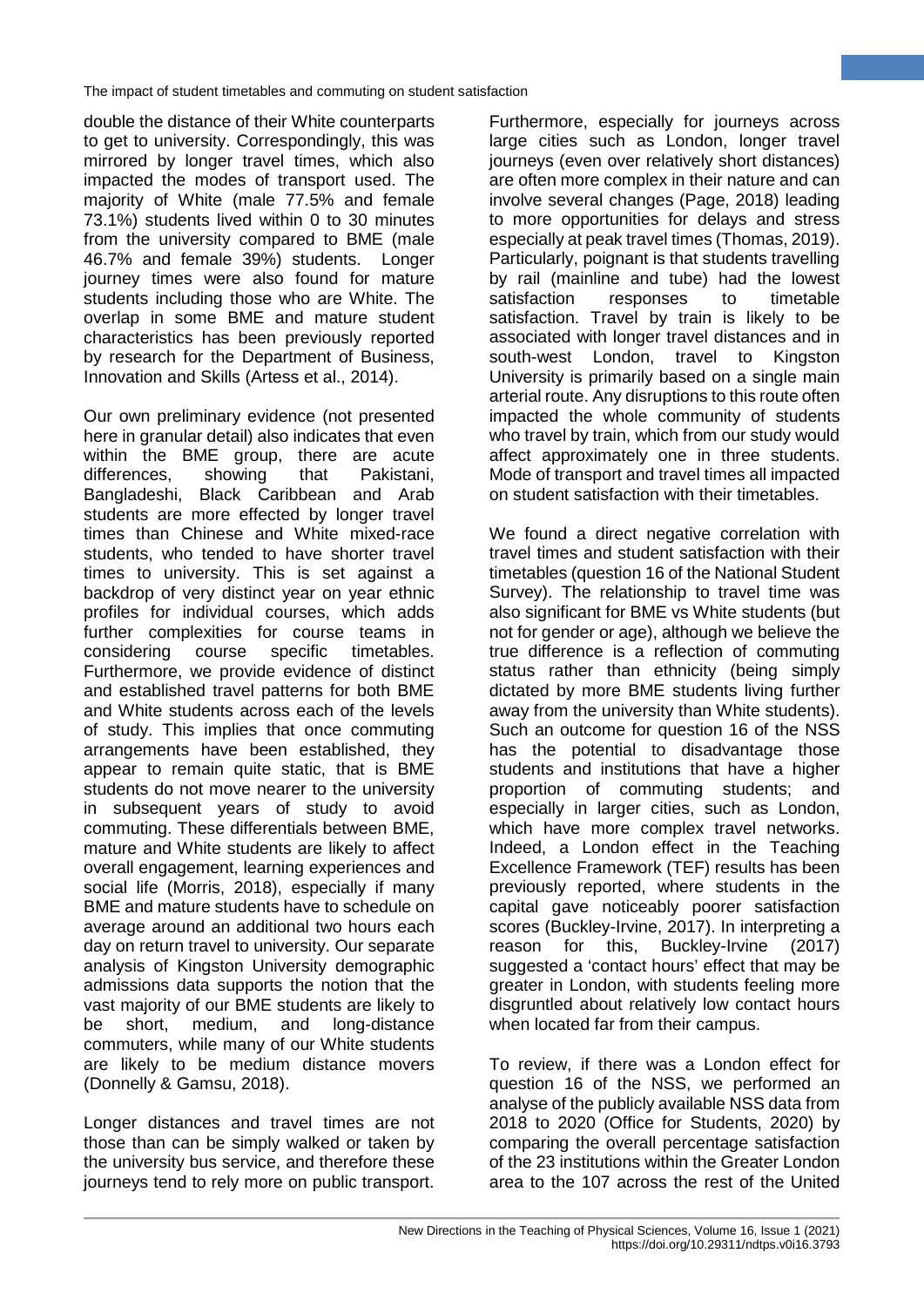Kingdom. In London, the mean satisfaction rates for question 16 were 75%, 75.6% and 74.2% compared to 78.7%, 78.3% and 77.8% for institutions outside of London for 2018, 2019 and 2020, respectively. On average, London institutions consistently scored over 3% lower, which was found to be a significant difference each year ( $p < 0.05$ ) compared to those institutes outside London.

In terms of meeting expectations in contact hours, we found around 20% of our students reported lower than expected hours (which was independent of age, ethnicity and level of study). Nonetheless, delving deeper, it was revealed those students with the shortest travel times (0 to 30 minutes) were the most likely to feel they were getting lower than expected contact hours. Perhaps, unsurprisingly the converse was also true for those students with the longest travel times stating they had 'too much' hours (which happened to be mainly BME students). Thomas (2019) commented that some commuting students are surprised by the amount of time they were expected to be on campus. Of interest, a great majority of our students claimed they were attending 75-100% of their timetabled sessions, however, there was a significant number of White males admitting they skipped a greater number of their sessions. This may be part of a gender gap, where White males are less likely to commence university, be retained or attain as well (Woodfield & Thomas, 2012).

Upon reviewing student barriers for not attending their timetabled sessions, we found that even given the disparate living and travel arrangements of our diverse student body there was much in common between the different student opinions, whether BME or White. Early starts to the day, single timetabled sessions on a day, personal and medical reasons, and long gaps between timetabled sessions were all high on the agenda. Where differences appeared, these were primarily concerned with the inconvenience of public transport and related costs (BME) or part-time work commitments (White). In the same manner, prioritised reasons for improving the timetable were centred around ensuring a later start to the day, one guarantee free day of the week, having at least two timetabled sessions on a day and not having teaching sessions longer than two

hours. In many ways, these common overarching priorities lend themselves to developing an all-inclusive timetabling strategy. Nevertheless, even having clearly defined priorities parallels the logistical need of how to deliver such a significant number of diverse timetabled activities across the whole estate with its many complexities. There remain numerous constraints to consider including staff availability and potential timetabling clashes for both staff and students that all need to be considered.

**11**

If there is one constructive outcome of the current COVID-19 pandemic for education, it is that it has acted as a positive disruptor. Not only has it 'temporarily' reduced the need for most students to commute but opened up new opportunities to review our learning and teaching approaches for learners who has not been able to commute. For the future, it will be important to find a new balance in applying the identified priorities and integrating the newly realised alternative COVID-19 teaching approaches to create more inclusive, flexible and blended learning environments. This may then finally allow us to achieve the ultimate student-centred timetable. One thing for sure is that the current necessities have allowed us to be bolder in making changes and it will be very difficult for such changes not to become the new 'normal'.

# **References**

Artess, J., McCulloch, A., Mok, P. (2014) *Learning from Futuretrack: studying and living at home*. BIS Research Paper 167 London: Department for Business, Innovation and Skills. Available at;

[https://www.gov.uk/government/publications/l](https://www.gov.uk/government/publications/learning-from-futuretrack-studying-and-living-at-home) [earning-from-futuretrack-studying-and-living](https://www.gov.uk/government/publications/learning-from-futuretrack-studying-and-living-at-home)[at-home](https://www.gov.uk/government/publications/learning-from-futuretrack-studying-and-living-at-home) 

Buckley-Irvine, N. (2017) *TEF results – making sense of the London effect*. WONKHE. Available at: [https://wonkhe.com/blogs/tef-results-making](https://wonkhe.com/blogs/tef-results-making-sense-of-the-london-effect/)[sense-of-the-london-effect/](https://wonkhe.com/blogs/tef-results-making-sense-of-the-london-effect/) 

Donnelly, M. (2018) *Unequal mobilities*. WONKHE. Available at: <https://wonkhe.com/blogs/unequal-mobilities/>